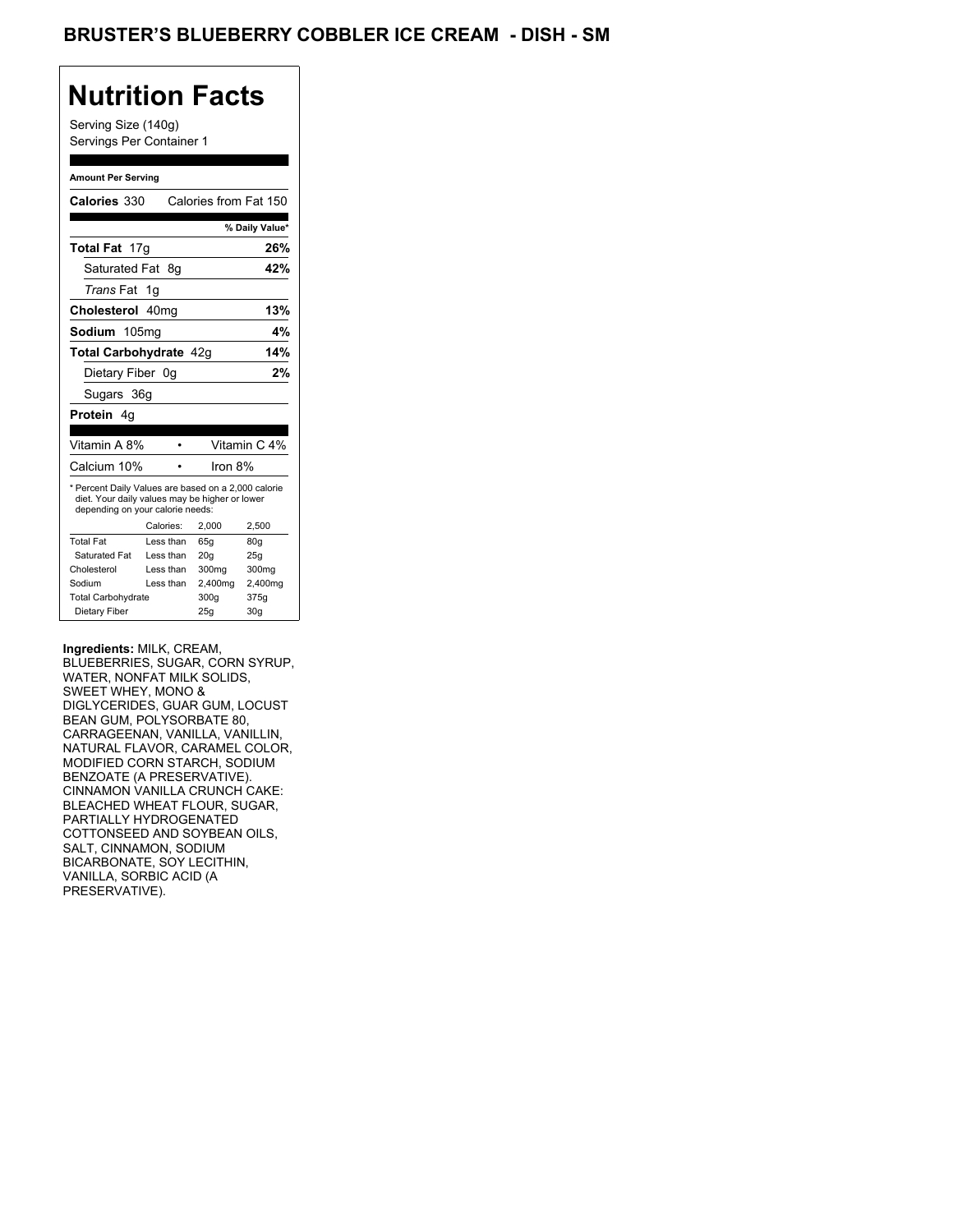## BRUSTER'S BLUEBERRY COBBLER ICE CREAM - DISH - REG

## Nutrition Facts

Serving Size (210g) Servings Per Container 1

#### Amount Per Serving

| Calories 500                                                                                                                                                             |                  | Calories from Fat 230 |                 |
|--------------------------------------------------------------------------------------------------------------------------------------------------------------------------|------------------|-----------------------|-----------------|
|                                                                                                                                                                          |                  |                       | % Daily Value*  |
| Total Fat 25g                                                                                                                                                            |                  |                       | 39%             |
| Saturated Fat 13g                                                                                                                                                        |                  |                       | 64%             |
| <b>Trans Fat</b>                                                                                                                                                         | 1g               |                       |                 |
| Cholesterol                                                                                                                                                              | 60 <sub>mq</sub> |                       | 19%             |
| Sodium 160mg                                                                                                                                                             |                  |                       | 7%              |
| Total Carbohydrate                                                                                                                                                       |                  | 63a                   | 21%             |
| Dietary Fiber <1g                                                                                                                                                        |                  |                       | 2%              |
| Sugars 53g                                                                                                                                                               |                  |                       |                 |
| Protein<br>6g                                                                                                                                                            |                  |                       |                 |
|                                                                                                                                                                          |                  |                       |                 |
| Vitamin A 15%                                                                                                                                                            |                  |                       | Vitamin C 4%    |
| Calcium 15%                                                                                                                                                              |                  | Iron $10%$            |                 |
| * Percent Daily Values are based on a 2,000 calorie<br>diet. Your daily values may be higher or lower<br>depending on your calorie needs:<br>Calories:<br>2,000<br>2,500 |                  |                       |                 |
| <b>Total Fat</b>                                                                                                                                                         | Less than        | 65q                   | 80q             |
| Saturated Fat                                                                                                                                                            | Less than        | 20q                   | 25g             |
| Cholesterol                                                                                                                                                              | Less than        | 300mg                 | 300mg           |
| Sodium                                                                                                                                                                   | Less than        | 2,400mg               | 2,400mg         |
| <b>Total Carbohydrate</b>                                                                                                                                                |                  | 300g                  | 375g            |
| Dietary Fiber                                                                                                                                                            |                  | 25g                   | 30 <sub>g</sub> |

Ingredients: MILK, CREAM,

BLUEBERRIES, SUGAR, CORN SYRUP, WATER, NONFAT MILK SOLIDS, SWEET WHEY, MONO & DIGLYCERIDES, GUAR GUM, LOCUST BEAN GUM, POLYSORBATE 80, CARRAGEENAN, VANILLA, VANILLIN, NATURAL FLAVOR, CARAMEL COLOR, MODIFIED CORN STARCH, SODIUM BENZOATE (A PRESERVATIVE). CINNAMON VANILLA CRUNCH CAKE: BLEACHED WHEAT FLOUR, SUGAR, PARTIALLY HYDROGENATED COTTONSEED AND SOYBEAN OILS, SALT, CINNAMON, SODIUM BICARBONATE, SOY LECITHIN, VANILLA, SORBIC ACID (A PRESERVATIVE).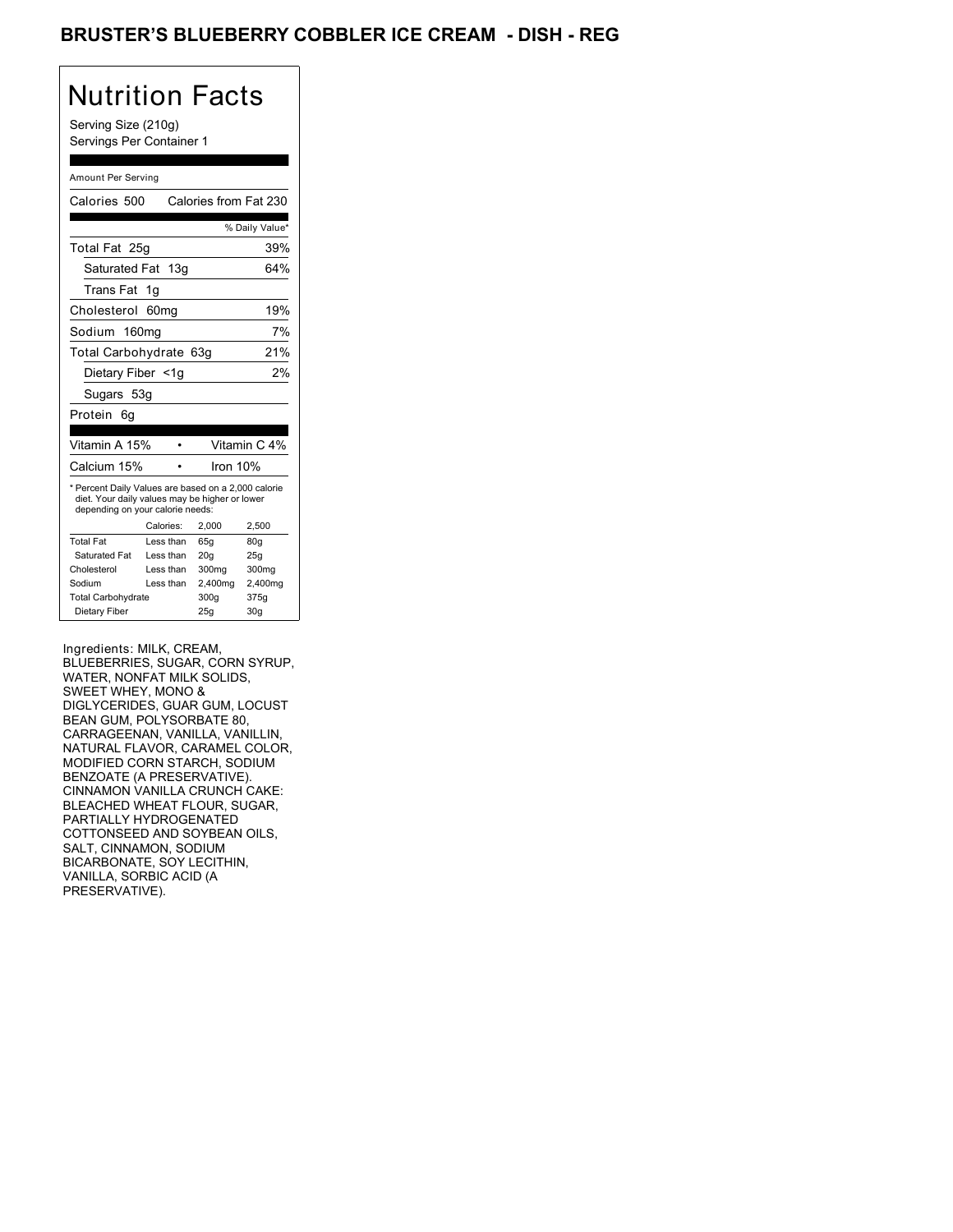## BRUSTER'S BLUEBERRY COBBLER ICE CREAM - DISH - LG

## Nutrition Facts

Serving Size (280g) Servings Per Container 1

### Amount Per Serving

| Calories 670                                                                                                                                           |                        | Calories from Fat 300 |                 |
|--------------------------------------------------------------------------------------------------------------------------------------------------------|------------------------|-----------------------|-----------------|
|                                                                                                                                                        |                        |                       | % Daily Value*  |
| Total Fat 33g                                                                                                                                          |                        |                       | 51%             |
| Saturated Fat 17g                                                                                                                                      |                        |                       | 85%             |
| Trans Fat 1.5g                                                                                                                                         |                        |                       |                 |
| Cholesterol 75mg                                                                                                                                       |                        |                       | 26%             |
| Sodium 210mg                                                                                                                                           |                        |                       | 9%              |
| Total Carbohydrate 84g                                                                                                                                 |                        |                       | 28%             |
| Dietary Fiber <1g                                                                                                                                      |                        |                       | 3%              |
| Sugars 71g                                                                                                                                             |                        |                       |                 |
| Protein 7g                                                                                                                                             |                        |                       |                 |
|                                                                                                                                                        |                        |                       |                 |
| Vitamin A 20%<br>Vitamin C 6%                                                                                                                          |                        |                       |                 |
| Calcium 25%                                                                                                                                            |                        | Iron 15%              |                 |
| * Percent Daily Values are based on a 2,000 calorie<br>diet. Your daily values may be higher or lower<br>depending on your calorie needs:<br>Calories: |                        |                       |                 |
| <b>Total Fat</b>                                                                                                                                       |                        | 2,000                 | 2,500           |
| Saturated Fat                                                                                                                                          | Less than              | 65q                   | 80q             |
| Cholesterol                                                                                                                                            | Less than<br>Less than | 20 <sub>g</sub>       | 25g             |
| Sodium                                                                                                                                                 | Less than              | 300 <sub>mq</sub>     | 300mg           |
|                                                                                                                                                        |                        | 2,400mg               | 2,400mg         |
| <b>Total Carbohydrate</b>                                                                                                                              |                        | 300g                  | 375g            |
| Dietary Fiber                                                                                                                                          |                        | 25g                   | 30 <sub>g</sub> |

Ingredients: MILK, CREAM,

BLUEBERRIES, SUGAR, CORN SYRUP, WATER, NONFAT MILK SOLIDS, SWEET WHEY, MONO & DIGLYCERIDES, GUAR GUM, LOCUST BEAN GUM, POLYSORBATE 80, CARRAGEENAN, VANILLA, VANILLIN, NATURAL FLAVOR, CARAMEL COLOR, MODIFIED CORN STARCH, SODIUM BENZOATE (A PRESERVATIVE). CINNAMON VANILLA CRUNCH CAKE: BLEACHED WHEAT FLOUR, SUGAR, PARTIALLY HYDROGENATED COTTONSEED AND SOYBEAN OILS, SALT, CINNAMON, SODIUM BICARBONATE, SOY LECITHIN, VANILLA, SORBIC ACID (A PRESERVATIVE).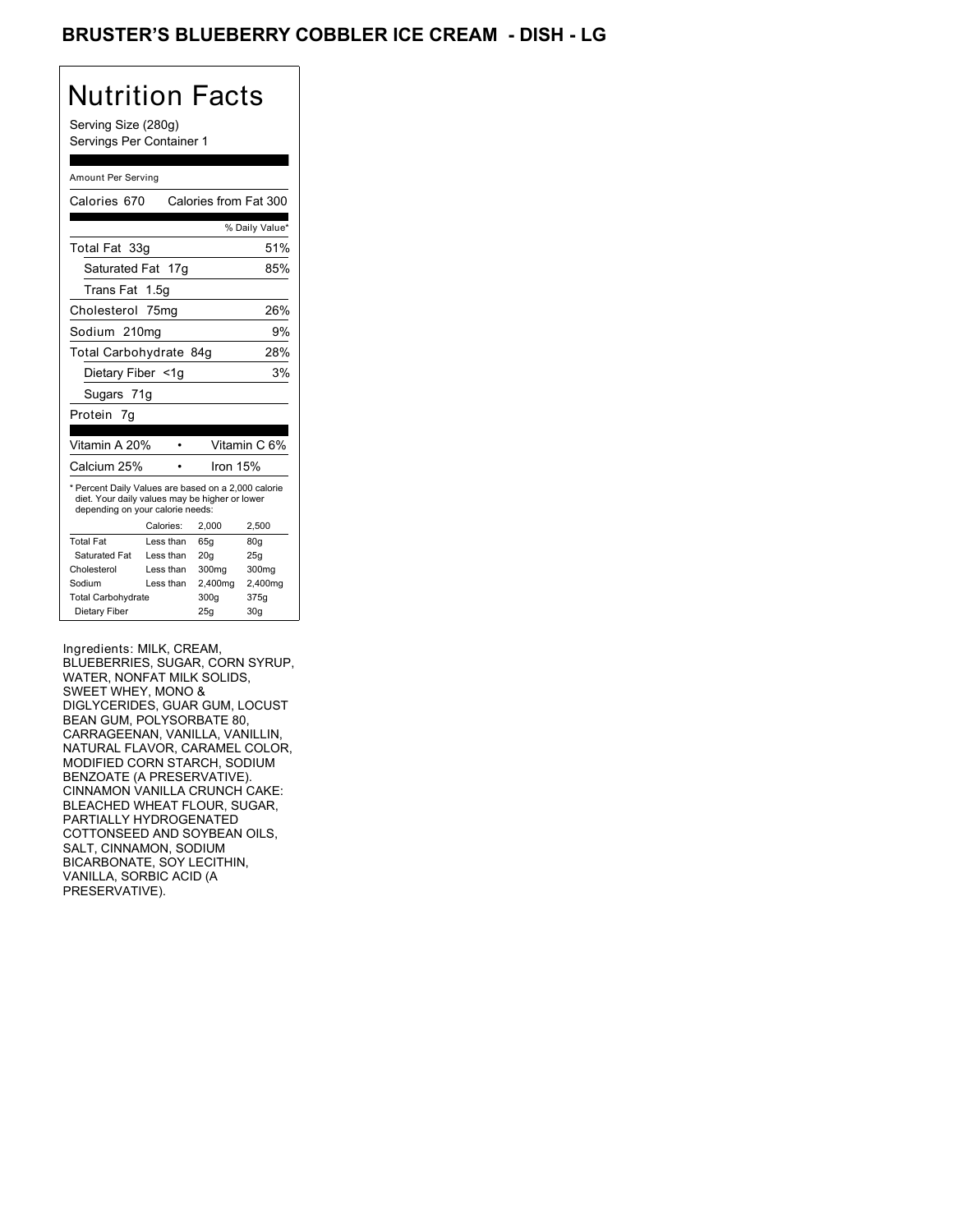## BRUSTER'S BLUEBERRY COBBLER ICE CREAM - SUGAR CONE - SM

# Nutrition Facts

Serving Size (153g) Servings Per Container 1

### Amount Per Serving

| Calories 390           | Calories from Fat 150                               |
|------------------------|-----------------------------------------------------|
|                        | % Daily Value*                                      |
| Total Fat 17g          | 26%                                                 |
| Saturated Fat 8g       | 42%                                                 |
| Trans Fat 1q           |                                                     |
| Cholesterol 40mg       | 13%                                                 |
| Sodium 125mg           | 5%                                                  |
| Total Carbohydrate 54g | 18%                                                 |
| Dietary Fiber 0g       | 2%                                                  |
| Sugars 39g             |                                                     |
| Protein 4q             |                                                     |
| Vitamin A 8%           | Vitamin C 4%                                        |
| Calcium 15%            | Iron 10%                                            |
| diet.                  | * Percent Daily Values are based on a 2,000 calorie |

Ingredients: MILK, CREAM, BLUEBERRIES, SUGAR, CORN SYRUP, WATER, NONFAT MILK SOLIDS, SWEET WHEY, MONO & DIGLYCERIDES, GUAR GUM, LOCUST BEAN GUM, POLYSORBATE 80, CARRAGEENAN, VANILLA, VANILLIN, NATURAL FLAVOR, CARAMEL COLOR, MODIFIED CORN STARCH, SODIUM BENZOATE (A PRESERVATIVE). CINNAMON VANILLA CRUNCH CAKE: BLEACHED WHEAT FLOUR, SUGAR, PARTIALLY HYDROGENATED COTTONSEED AND SOYBEAN OILS, SALT, CINNAMON, SODIUM BICARBONATE, SOY LECITHIN, VANILLA, SORBIC ACID (A PRESERVATIVE). SUGAR CONE: ENRICHED WHEAT FLOUR (ENRICHED WITH NIACIN, REDUCED IRON, THIAMIN MONONITRATE, RIBOFLAVIN, FOLIC ACID), TAPIOCA FLOUR, SUGAR, VEGETABLE SHORTENING (SOYBEAN AND/OR CANOLA OIL, MODIFIED PALM OIL, SOY LECITHIN, AND/OR PARTIALLY HYDROGENATED SOYBEAN OIL), OAT FIBER AND/OR VEGETABLE FIBER, SALT, CARAMEL COLOR, ARTIFICIAL FLAVOR, SOY LECITHIN.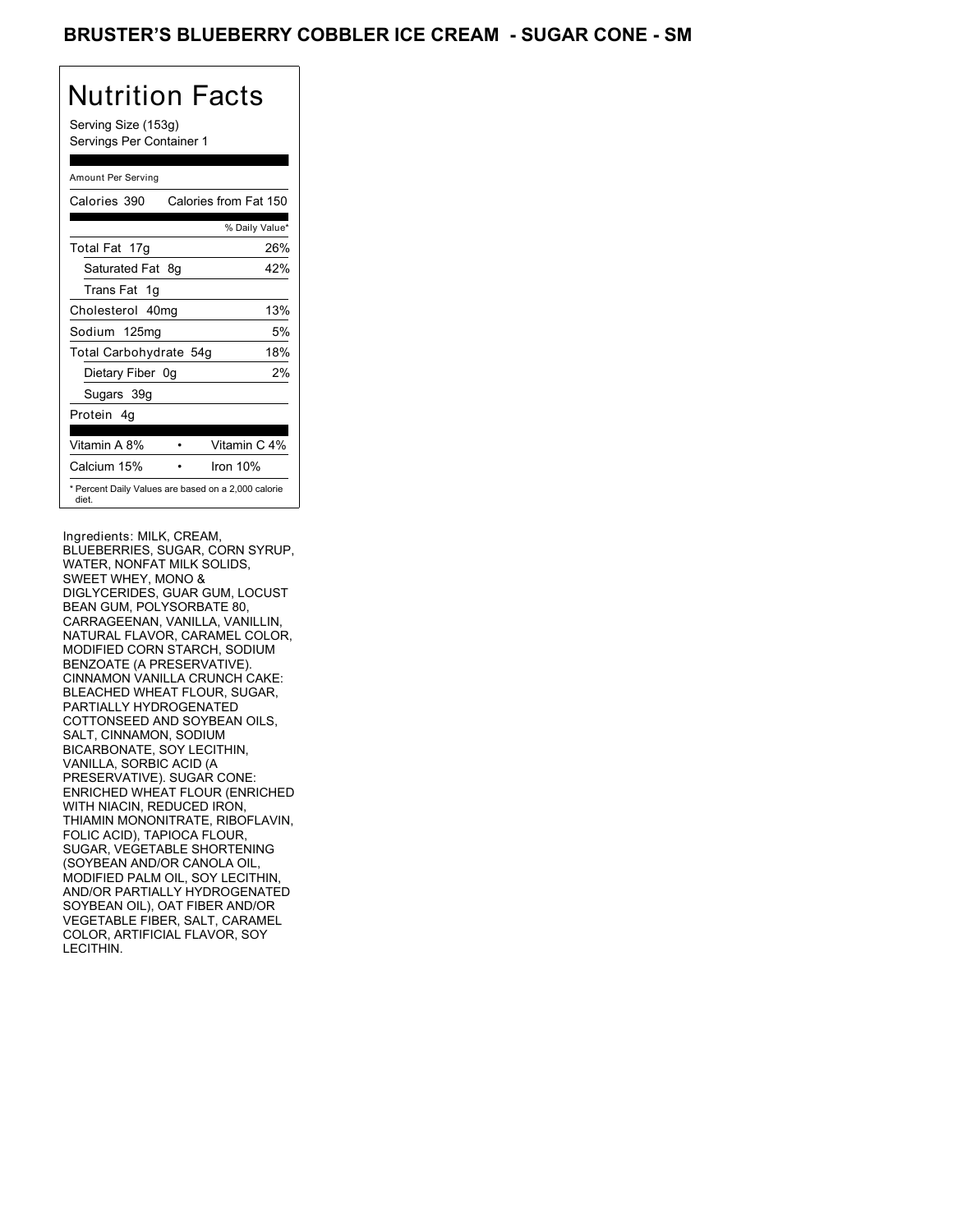## BRUSTER'S BLUEBERRY COBBLER ICE CREAM - SUGAR CONE - REG

# Nutrition Facts

Serving Size (223g) Servings Per Container 1

### Amount Per Serving

| Calories 550                                                 | Calories from Fat 230 |     |
|--------------------------------------------------------------|-----------------------|-----|
|                                                              | % Daily Value*        |     |
| Total Fat 25g                                                |                       | 39% |
| Saturated Fat 13g                                            |                       | 64% |
| Trans Fat 1g                                                 |                       |     |
| Cholesterol 60mg                                             |                       | 19% |
| Sodium 180mg                                                 |                       | 8%  |
| Total Carbohydrate 75g                                       |                       | 25% |
| Dietary Fiber <1g                                            |                       | 2%  |
| Sugars 56g                                                   |                       |     |
| Protein 6g                                                   |                       |     |
| Vitamin A 15%                                                | Vitamin C 4%          |     |
| Calcium 20%                                                  | Iron 15%              |     |
| * Percent Daily Values are based on a 2,000 calorie<br>diet. |                       |     |

Ingredients: MILK, CREAM, BLUEBERRIES, SUGAR, CORN SYRUP, WATER, NONFAT MILK SOLIDS, SWEET WHEY, MONO & DIGLYCERIDES, GUAR GUM, LOCUST BEAN GUM, POLYSORBATE 80, CARRAGEENAN, VANILLA, VANILLIN, NATURAL FLAVOR, CARAMEL COLOR, MODIFIED CORN STARCH, SODIUM BENZOATE (A PRESERVATIVE). CINNAMON VANILLA CRUNCH CAKE: BLEACHED WHEAT FLOUR, SUGAR, PARTIALLY HYDROGENATED COTTONSEED AND SOYBEAN OILS, SALT, CINNAMON, SODIUM BICARBONATE, SOY LECITHIN, VANILLA, SORBIC ACID (A PRESERVATIVE). SUGAR CONE: ENRICHED WHEAT FLOUR (ENRICHED WITH NIACIN, REDUCED IRON, THIAMIN MONONITRATE, RIBOFLAVIN, FOLIC ACID), TAPIOCA FLOUR, SUGAR, VEGETABLE SHORTENING (SOYBEAN AND/OR CANOLA OIL, MODIFIED PALM OIL, SOY LECITHIN, AND/OR PARTIALLY HYDROGENATED SOYBEAN OIL), OAT FIBER AND/OR VEGETABLE FIBER, SALT, CARAMEL COLOR, ARTIFICIAL FLAVOR, SOY LECITHIN.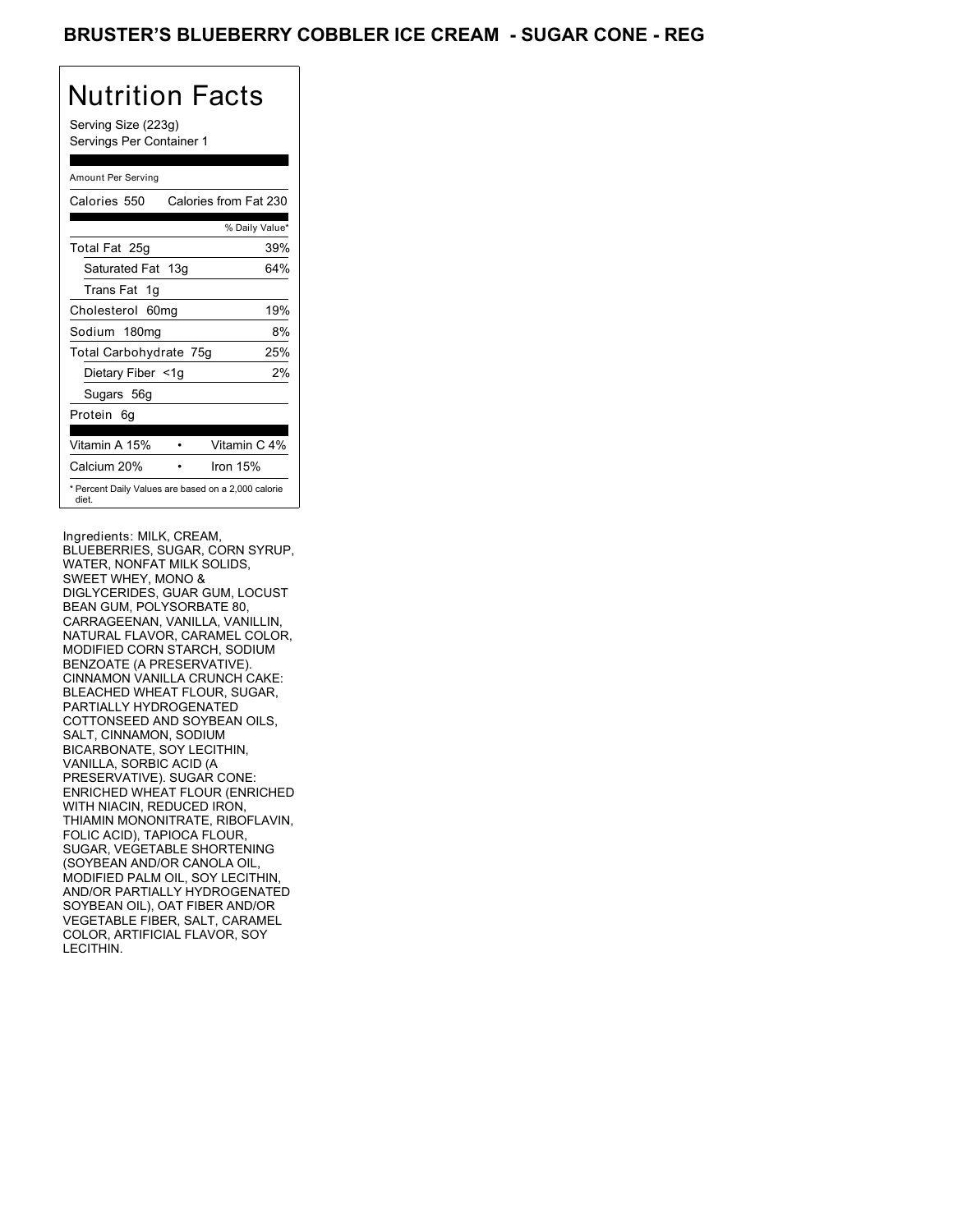## BRUSTER'S BLUEBERRY COBBLER ICE CREAM - SUGAR CONE - LG

# Nutrition Facts

Serving Size (293g) Servings Per Container 1

### Amount Per Serving

| Calories 720           | Calories from Fat 300                               |
|------------------------|-----------------------------------------------------|
|                        | % Daily Value*                                      |
| Total Fat 34g          | 52%                                                 |
| Saturated Fat 17g      | 85%                                                 |
| Trans Fat 1.5q         |                                                     |
| Cholesterol 75mg       | 26%                                                 |
| Sodium 230mg           | 10%                                                 |
| Total Carbohydrate 96g | 32%                                                 |
| Dietary Fiber <1g      | 3%                                                  |
| Sugars 74g             |                                                     |
| Protein 8q             |                                                     |
| Vitamin A 20%          | Vitamin C 6%                                        |
| Calcium 25%            | Iron $20%$                                          |
| diet.                  | * Percent Daily Values are based on a 2,000 calorie |

Ingredients: MILK, CREAM, BLUEBERRIES, SUGAR, CORN SYRUP, WATER, NONFAT MILK SOLIDS, SWEET WHEY, MONO & DIGLYCERIDES, GUAR GUM, LOCUST BEAN GUM, POLYSORBATE 80, CARRAGEENAN, VANILLA, VANILLIN, NATURAL FLAVOR, CARAMEL COLOR, MODIFIED CORN STARCH, SODIUM BENZOATE (A PRESERVATIVE). CINNAMON VANILLA CRUNCH CAKE: BLEACHED WHEAT FLOUR, SUGAR, PARTIALLY HYDROGENATED COTTONSEED AND SOYBEAN OILS, SALT, CINNAMON, SODIUM BICARBONATE, SOY LECITHIN, VANILLA, SORBIC ACID (A PRESERVATIVE). SUGAR CONE: ENRICHED WHEAT FLOUR (ENRICHED WITH NIACIN, REDUCED IRON, THIAMIN MONONITRATE, RIBOFLAVIN, FOLIC ACID), TAPIOCA FLOUR, SUGAR, VEGETABLE SHORTENING (SOYBEAN AND/OR CANOLA OIL, MODIFIED PALM OIL, SOY LECITHIN, AND/OR PARTIALLY HYDROGENATED SOYBEAN OIL), OAT FIBER AND/OR VEGETABLE FIBER, SALT, CARAMEL COLOR, ARTIFICIAL FLAVOR, SOY LECITHIN.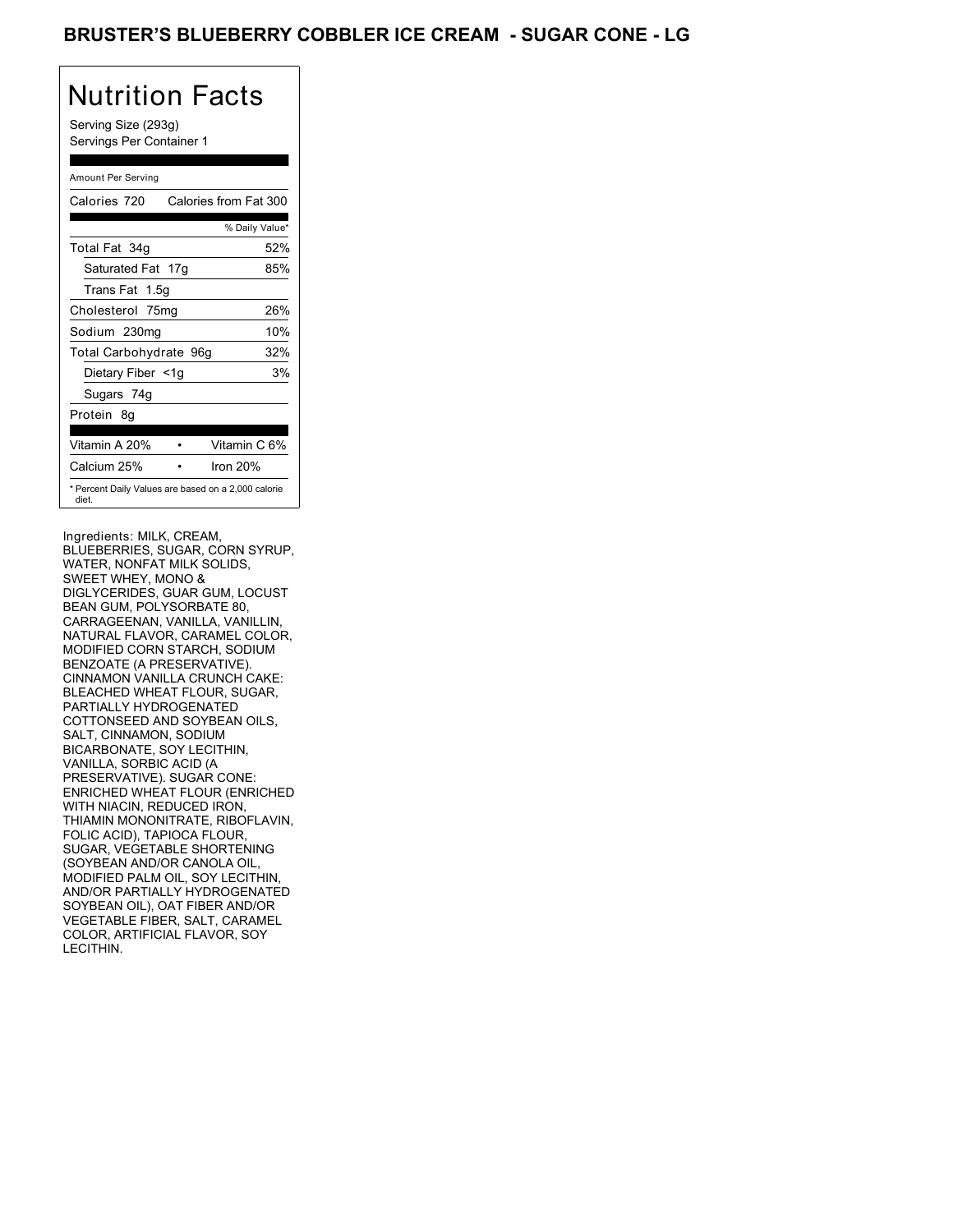## BRUSTER'S BLUEBERRY COBBLER ICE CREAM **- CAKE CONE - SM**

# Nutrition Facts

Serving Size (146g) Servings Per Container 1

### Amount Per Serving

| Calories 360           | Calories from Fat 150                               |
|------------------------|-----------------------------------------------------|
|                        | % Daily Value*                                      |
| Total Fat 17g          | 26%                                                 |
| Saturated Fat 8g       | 42%                                                 |
| Trans Fat 1q           |                                                     |
| Cholesterol 40mg       | 13%                                                 |
| Sodium 115mg           | 5%                                                  |
| Total Carbohydrate 47g | 16%                                                 |
| Dietary Fiber 0g       | 2%                                                  |
| Sugars 36g             |                                                     |
| Protein 4q             |                                                     |
|                        |                                                     |
| Vitamin A 8%           | Vitamin C 4%                                        |
| Calcium 10%            | Iron $10%$                                          |
| diet.                  | * Percent Daily Values are based on a 2,000 calorie |

Ingredients: MILK, CREAM, BLUEBERRIES, SUGAR, CORN SYRUP, WATER, NONFAT MILK SOLIDS, SWEET WHEY, MONO & DIGLYCERIDES, GUAR GUM, LOCUST BEAN GUM, POLYSORBATE 80, CARRAGEENAN, VANILLA, VANILLIN, NATURAL FLAVOR, CARAMEL COLOR, MODIFIED CORN STARCH, SODIUM BENZOATE (A PRESERVATIVE). CINNAMON VANILLA CRUNCH CAKE: BLEACHED WHEAT FLOUR, SUGAR, PARTIALLY HYDROGENATED COTTONSEED AND SOYBEAN OILS, SALT, CINNAMON, SODIUM BICARBONATE, SOY LECITHIN, VANILLA, SORBIC ACID (A PRESERVATIVE). CAKE CONE: ENRICHED WHEAT FLOUR (ENRICHED WITH NIACIN, REDUCED IRON, THIAMIN MONONITRATE, RIBOFLAVIN, FOLIC ACID), TAPIOCA FLOUR, SUGAR, VEGETABLE OIL SHORTENING (SOYBEAN AND/OR CANOLA OIL, MODIFIED PALM OIL, SOY LECITHIN, AND/OR PARTIALLY HYDROGENATED SOYBEAN OIL), LEAVENING (SODIUM BICARBONATE, AMMONIUM BICARBONATE), SALT, NATURAL FLAVOR, ANNATTO (VEGETABLE COLOR).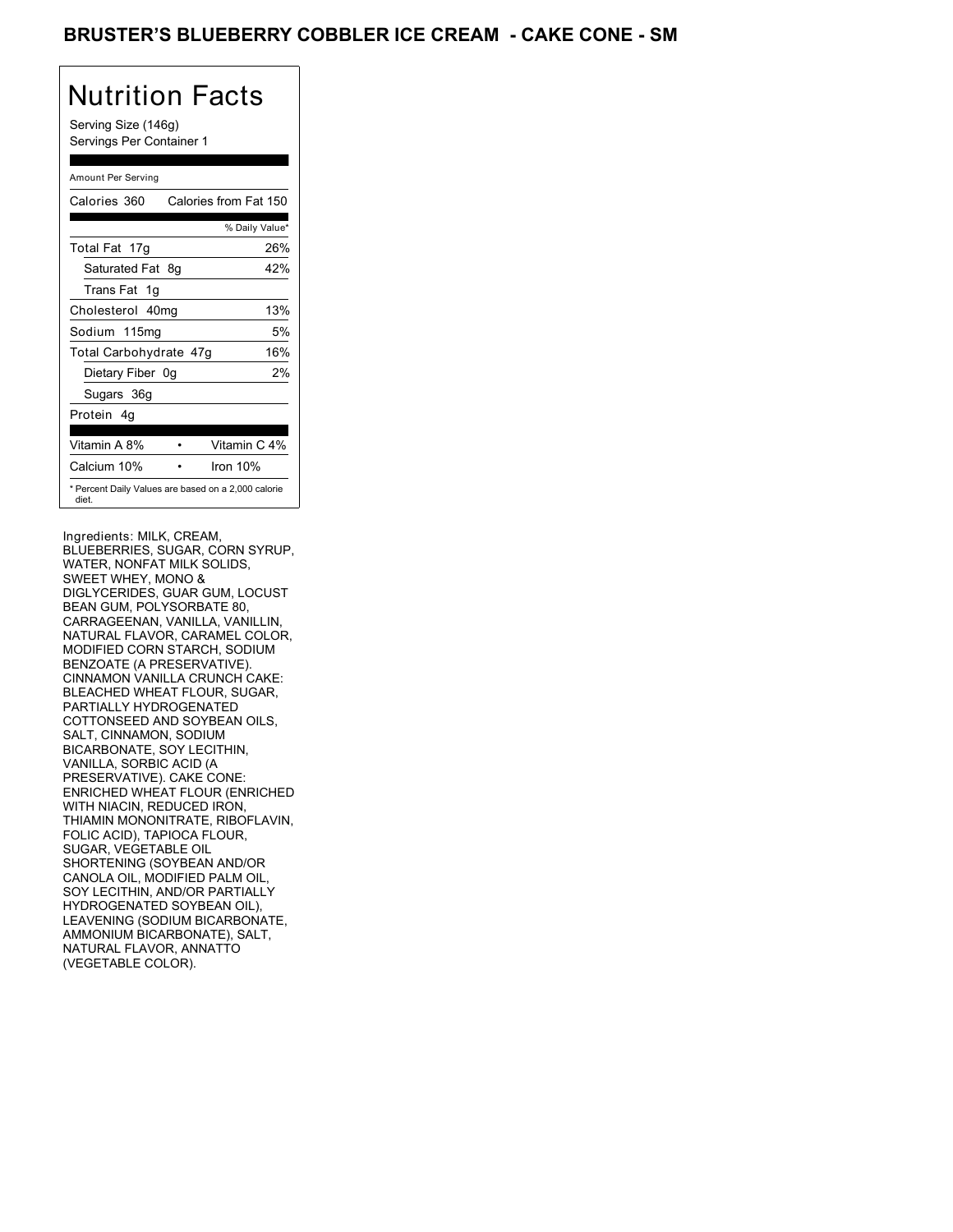## BRUSTER'S BLUEBERRY COBBLER ICE CREAM **- CAKE CONE - REG**

# Nutrition Facts

Serving Size (216g) Servings Per Container 1

### Amount Per Serving

| Calories 520                                                 | Calories from Fat 230 |
|--------------------------------------------------------------|-----------------------|
|                                                              | % Daily Value*        |
| Total Fat 25g                                                | 39%                   |
| Saturated Fat 13g                                            | 64%                   |
| Trans Fat 1g                                                 |                       |
| Cholesterol 60mg                                             | 19%                   |
| Sodium 170mg                                                 | 7%                    |
| Total Carbohydrate 68g                                       | 23%                   |
| Dietary Fiber <1g                                            | 2%                    |
| Sugars 53g                                                   |                       |
| Protein 6g                                                   |                       |
| Vitamin A 15%                                                | Vitamin C 4%          |
| Calcium 15%                                                  | Iron 15%              |
| * Percent Daily Values are based on a 2,000 calorie<br>diet. |                       |

Ingredients: MILK, CREAM, BLUEBERRIES, SUGAR, CORN SYRUP, WATER, NONFAT MILK SOLIDS, SWEET WHEY, MONO & DIGLYCERIDES, GUAR GUM, LOCUST BEAN GUM, POLYSORBATE 80, CARRAGEENAN, VANILLA, VANILLIN, NATURAL FLAVOR, CARAMEL COLOR, MODIFIED CORN STARCH, SODIUM BENZOATE (A PRESERVATIVE). CINNAMON VANILLA CRUNCH CAKE: BLEACHED WHEAT FLOUR, SUGAR, PARTIALLY HYDROGENATED COTTONSEED AND SOYBEAN OILS, SALT, CINNAMON, SODIUM BICARBONATE, SOY LECITHIN, VANILLA, SORBIC ACID (A PRESERVATIVE). CAKE CONE: ENRICHED WHEAT FLOUR (ENRICHED WITH NIACIN, REDUCED IRON, THIAMIN MONONITRATE, RIBOFLAVIN, FOLIC ACID), TAPIOCA FLOUR, SUGAR, VEGETABLE OIL SHORTENING (SOYBEAN AND/OR CANOLA OIL, MODIFIED PALM OIL, SOY LECITHIN, AND/OR PARTIALLY HYDROGENATED SOYBEAN OIL), LEAVENING (SODIUM BICARBONATE, AMMONIUM BICARBONATE), SALT, NATURAL FLAVOR, ANNATTO (VEGETABLE COLOR).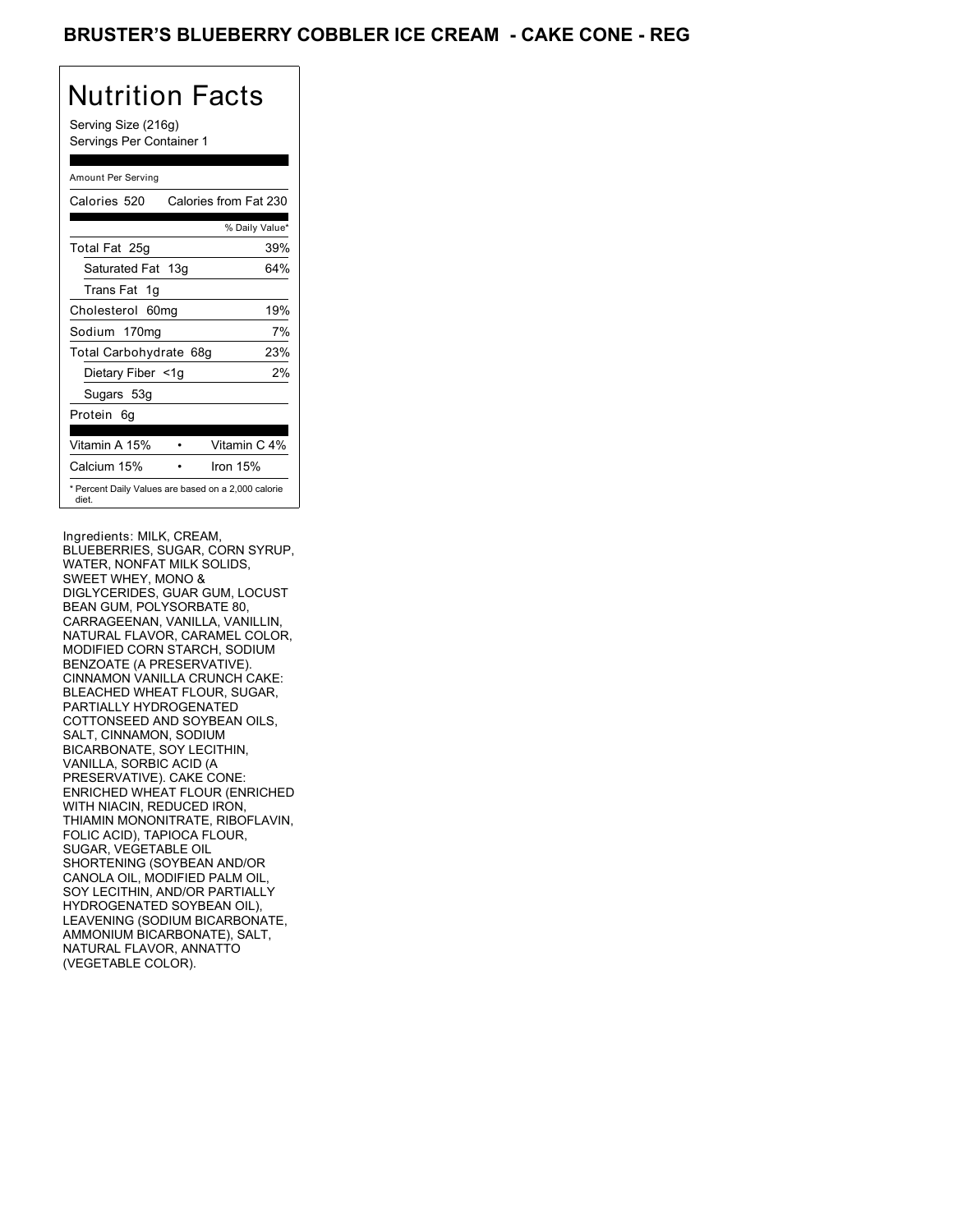## BRUSTER'S BLUEBERRY COBBLER ICE CREAM **- CAKE CONE - LG**

# Nutrition Facts

Serving Size (286g) Servings Per Container 1

### Amount Per Serving

| Calories 690           | Calories from Fat 300                               |
|------------------------|-----------------------------------------------------|
|                        | % Daily Value*                                      |
| Total Fat 34g          | 52%                                                 |
| Saturated Fat 17g      | 85%                                                 |
| Trans Fat 1.5q         |                                                     |
| Cholesterol 75mg       | 26%                                                 |
| Sodium 220mg           | 9%                                                  |
| Total Carbohydrate 89g | 30%                                                 |
| Dietary Fiber <1g      | 3%                                                  |
| Sugars 71g             |                                                     |
| Protein 8q             |                                                     |
| Vitamin A 20%          | Vitamin C 6%                                        |
| Calcium 25%            | lron 20%                                            |
| diet.                  | * Percent Daily Values are based on a 2,000 calorie |

Ingredients: MILK, CREAM, BLUEBERRIES, SUGAR, CORN SYRUP, WATER, NONFAT MILK SOLIDS, SWEET WHEY, MONO & DIGLYCERIDES, GUAR GUM, LOCUST BEAN GUM, POLYSORBATE 80, CARRAGEENAN, VANILLA, VANILLIN, NATURAL FLAVOR, CARAMEL COLOR, MODIFIED CORN STARCH, SODIUM BENZOATE (A PRESERVATIVE). CINNAMON VANILLA CRUNCH CAKE: BLEACHED WHEAT FLOUR, SUGAR, PARTIALLY HYDROGENATED COTTONSEED AND SOYBEAN OILS, SALT, CINNAMON, SODIUM BICARBONATE, SOY LECITHIN, VANILLA, SORBIC ACID (A PRESERVATIVE). CAKE CONE: ENRICHED WHEAT FLOUR (ENRICHED WITH NIACIN, REDUCED IRON, THIAMIN MONONITRATE, RIBOFLAVIN, FOLIC ACID), TAPIOCA FLOUR, SUGAR, VEGETABLE OIL SHORTENING (SOYBEAN AND/OR CANOLA OIL, MODIFIED PALM OIL, SOY LECITHIN, AND/OR PARTIALLY HYDROGENATED SOYBEAN OIL), LEAVENING (SODIUM BICARBONATE, AMMONIUM BICARBONATE), SALT, NATURAL FLAVOR, ANNATTO (VEGETABLE COLOR).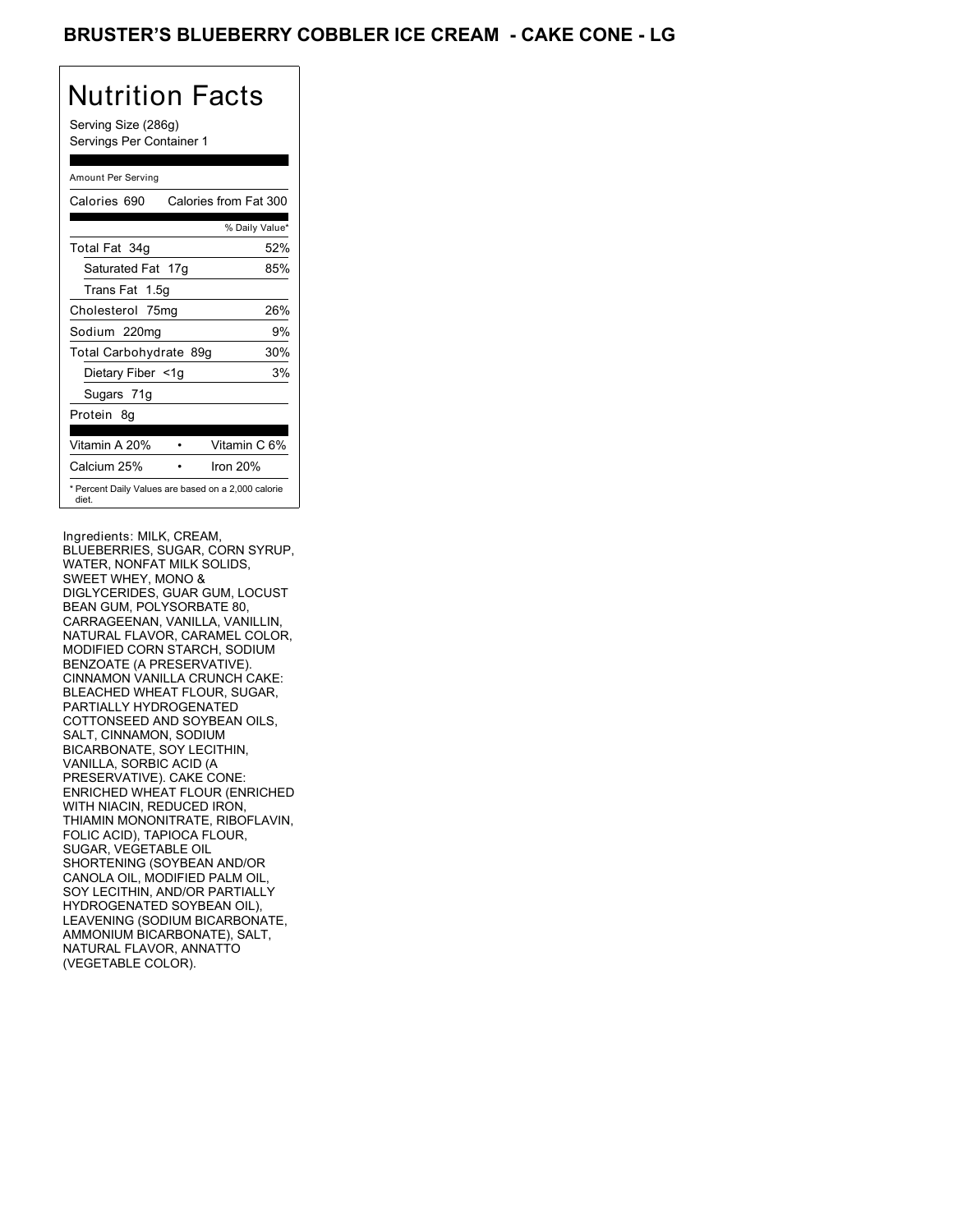## BRUSTER'S BLUEBERRY COBBLER ICE CREAM - WAFFLE CONE - SM

## Nutrition Facts

Serving Size (170g) Servings Per Container 1

### Amount Per Serving

| Calories 460                                                 | Calories from Fat 180 |                |
|--------------------------------------------------------------|-----------------------|----------------|
|                                                              |                       | % Daily Value* |
| Total Fat 20g                                                |                       | 31%            |
| Saturated Fat 9q                                             |                       | 46%            |
| Trans Fat 1g                                                 |                       |                |
| Cholesterol 45mg                                             |                       | 15%            |
| Sodium 105mg                                                 |                       | $4\%$          |
| Total Carbohydrate 65g                                       |                       | 22%            |
| Dietary Fiber 0g                                             |                       | 2%             |
| Sugars 46g                                                   |                       |                |
| Protein 5g                                                   |                       |                |
| Vitamin A 8%                                                 |                       | Vitamin C 4%   |
| Calcium 10%                                                  | Iron 10%              |                |
| * Percent Daily Values are based on a 2,000 calorie<br>diet. |                       |                |

Ingredients: MILK, CREAM, BLUEBERRIES, SUGAR, CORN SYRUP, WATER, NONFAT MILK SOLIDS, SWEET WHEY, MONO & DIGLYCERIDES, GUAR GUM, LOCUST BEAN GUM, POLYSORBATE 80, CARRAGEENAN, VANILLA, VANILLIN, NATURAL FLAVOR, CARAMEL COLOR, MODIFIED CORN STARCH, SODIUM BENZOATE (A PRESERVATIVE). CINNAMON VANILLA CRUNCH CAKE: BLEACHED WHEAT FLOUR, SUGAR, PARTIALLY HYDROGENATED COTTONSEED AND SOYBEAN OILS, SALT, CINNAMON, SODIUM BICARBONATE, SOY LECITHIN, VANILLA, SORBIC ACID (A PRESERVATIVE). WAFFLE CONE: ENRICHED BLEACHED WHEAT FLOUR (ENRICHED WITH NIACIN, REDUCED IRON, THIAMIN MONONITRATE, RIBOFLAVIN, FOLIC ACID), SUGAR, VEGETABLE SHORTENING (PARTIALLY HYDROGENATED SOYBEAN AND COTTONSEED OILS), WHOLE EGG, ARTIFICIAL FLAVOR (INCLUDING MALTODEXTRIN, MODIFIED CORNSTARCH, BUTTER, BUTTERMILK), DEXTROSE, SOY LECITHIN, ARTIFICIAL VANILLA FLAVOR.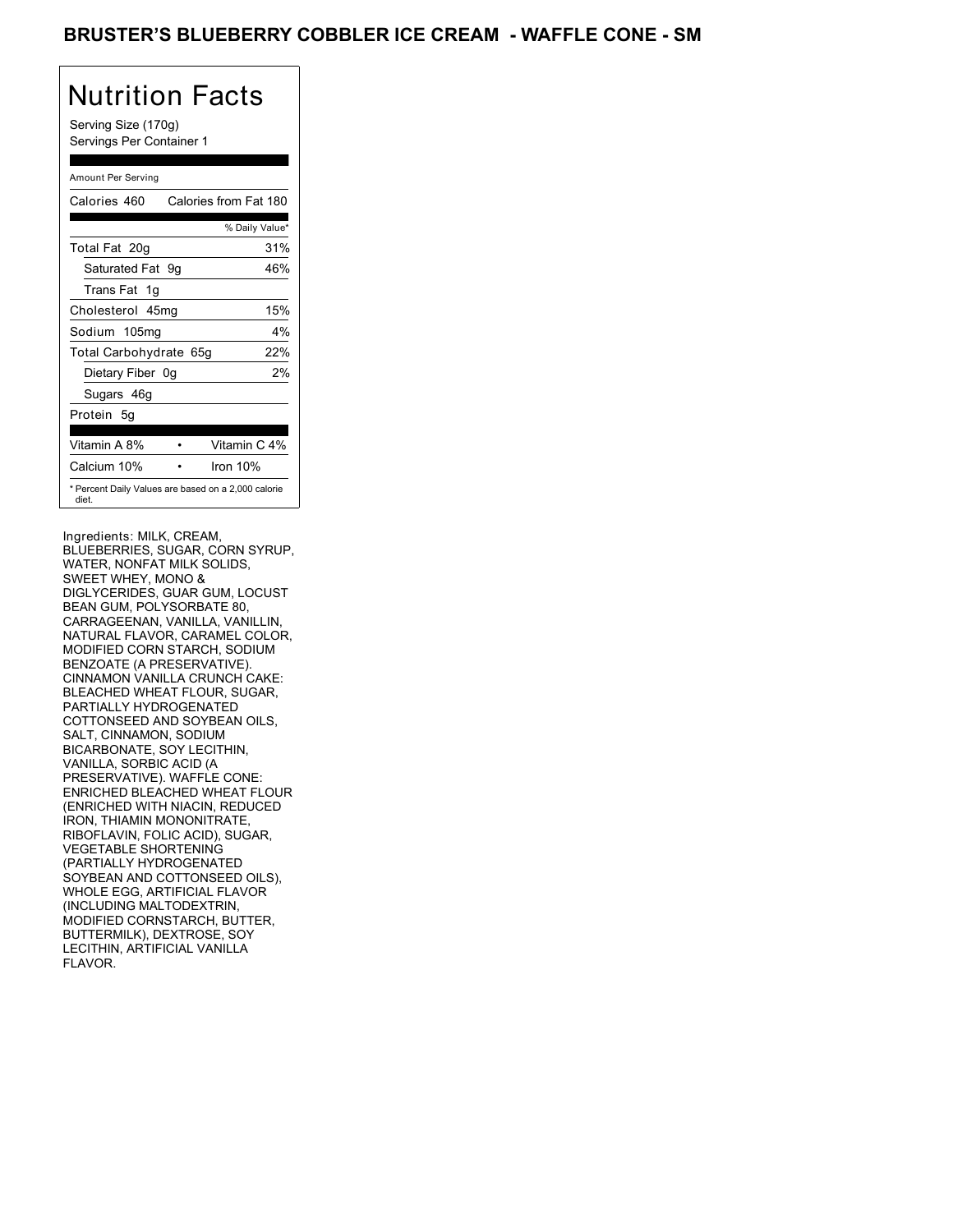## BRUSTER'S BLUEBERRY COBBLER ICE CREAM - WAFFLE CONE - REG

## Nutrition Facts

Serving Size (240g) Servings Per Container 1

### Amount Per Serving

| Calories 630                                                 | Calories from Fat 250 |
|--------------------------------------------------------------|-----------------------|
|                                                              | % Daily Value*        |
| Total Fat 28g                                                | 43%                   |
| Saturated Fat 14g                                            | 68%                   |
| Trans Fat 1g                                                 |                       |
| Cholesterol 65mg                                             | 22%                   |
| Sodium 160mg                                                 | 7%                    |
| Total Carbohydrate 86g                                       | 29%                   |
| Dietary Fiber <1g                                            | 2%                    |
| Sugars 64g                                                   |                       |
| Protein 7g                                                   |                       |
| Vitamin A 15%                                                | Vitamin C 4%          |
| Calcium 15%                                                  | Iron $15%$            |
| * Percent Daily Values are based on a 2,000 calorie<br>diet. |                       |

Ingredients: MILK, CREAM, BLUEBERRIES, SUGAR, CORN SYRUP, WATER, NONFAT MILK SOLIDS, SWEET WHEY, MONO & DIGLYCERIDES, GUAR GUM, LOCUST BEAN GUM, POLYSORBATE 80, CARRAGEENAN, VANILLA, VANILLIN, NATURAL FLAVOR, CARAMEL COLOR, MODIFIED CORN STARCH, SODIUM BENZOATE (A PRESERVATIVE). CINNAMON VANILLA CRUNCH CAKE: BLEACHED WHEAT FLOUR, SUGAR, PARTIALLY HYDROGENATED COTTONSEED AND SOYBEAN OILS, SALT, CINNAMON, SODIUM BICARBONATE, SOY LECITHIN, VANILLA, SORBIC ACID (A PRESERVATIVE). WAFFLE CONE: ENRICHED BLEACHED WHEAT FLOUR (ENRICHED WITH NIACIN, REDUCED IRON, THIAMIN MONONITRATE, RIBOFLAVIN, FOLIC ACID), SUGAR, VEGETABLE SHORTENING (PARTIALLY HYDROGENATED SOYBEAN AND COTTONSEED OILS), WHOLE EGG, ARTIFICIAL FLAVOR (INCLUDING MALTODEXTRIN, MODIFIED CORNSTARCH, BUTTER, BUTTERMILK), DEXTROSE, SOY LECITHIN, ARTIFICIAL VANILLA FLAVOR.